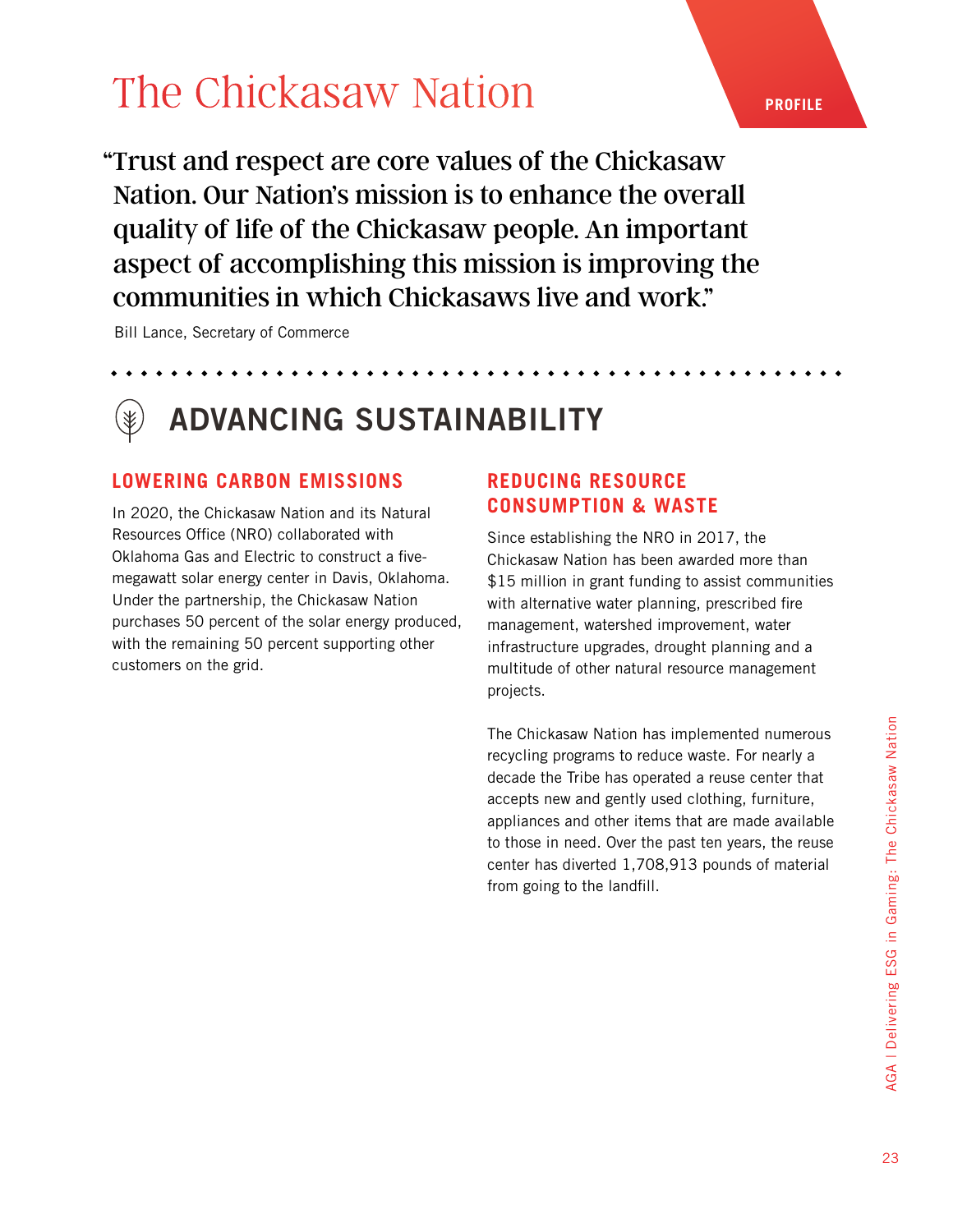### STRENGTHENING DIVERSITY, EQUITY & INCLUSION

### **STRENGTHENING EMPLOYEE DEI ENGAGING DIVERSE SUPPLIERS**

The Chickasaw Nation believes that the values of trust and respect are central to fostering an open and inclusive working environment in which the strength of diverse viewpoints can be fully realized. More than one-third of the Chickasaw Nation's 12,250 employees are Native American, and more than 70 percent of the Chickasaw Nation's executive leadership team are Native American. Women comprise nearly 53 percent of the Chickasaw Nation's executive leadership team. In addition to requiring that all employees complete annual diversity training, the Chickasaw Nation also established a Diversity, Inclusion and Cohesion task force with representatives from all major departments within the organization.

#### **SUPPORTING RACIAL EQUALITY & SOCIAL JUSTICE EFFORTS**

The Chickasaw Nation also promotes diversity and inclusion in the broader community by supporting important nonprofit programs. As just one example, in 2021, the Chickasaw Nation partnered with the Greater Oklahoma City Chamber and the Urban League of Greater Oklahoma City to sponsor the Creating a Culture of Inclusion event series focused on initiating conversations on inclusion and antiracism within the business community.

## **AND VENDORS**

The Chickasaw Nation's preferred vendor database includes a registry of hundreds of minority- and veteran-owned businesses that qualify for preferred bidding status with Chickasaw's organization. In 2020, the Chickasaw Nation spent more than \$47 million with minority- and veteran-owned vendors.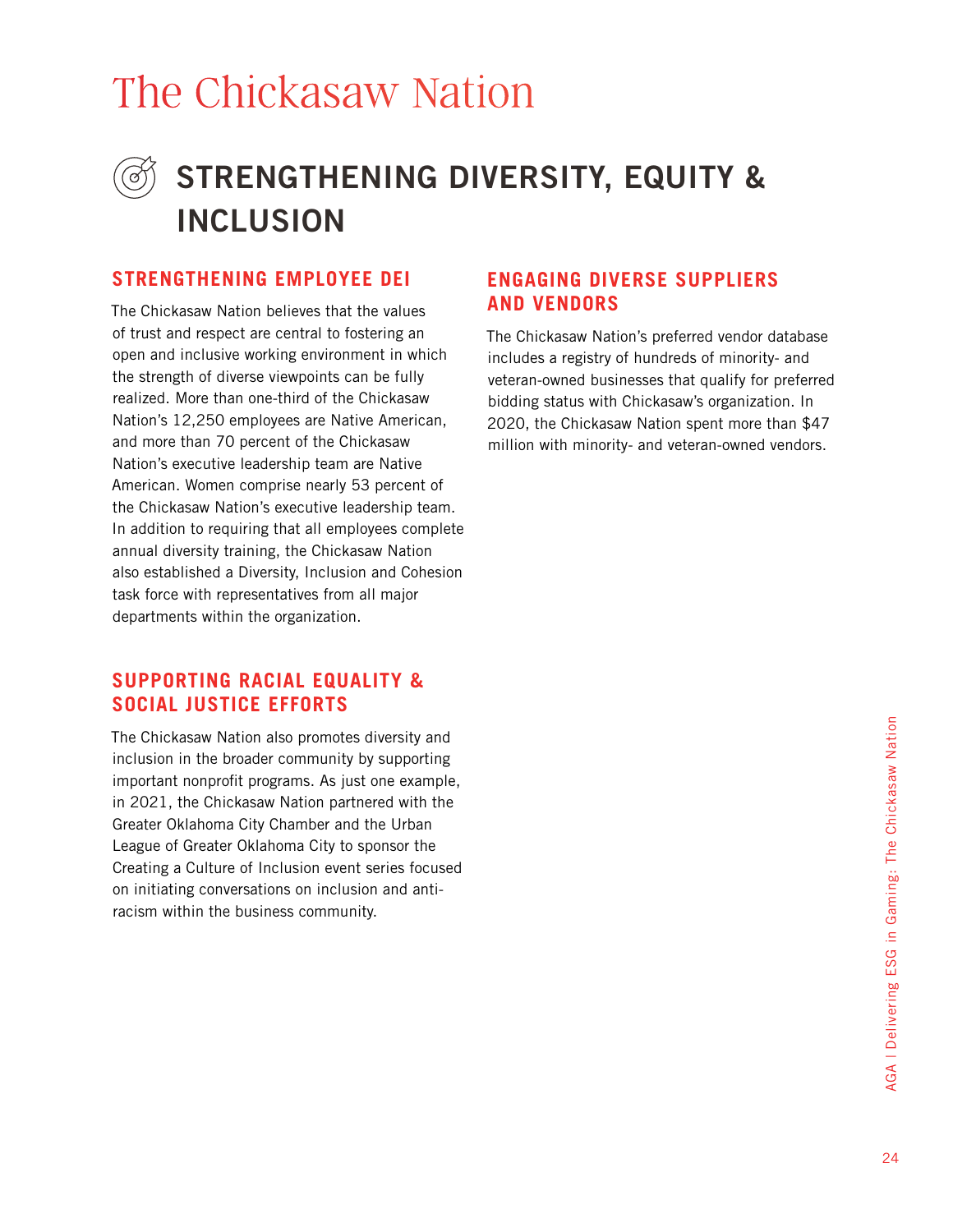

#### **EXPANDING EDUCATION & CAREER OPPORTUNITIES**

The Chickasaw Nation's mission is to enhance the overall quality of life of the Chickasaw people. An important aspect of accomplishing this mission is improving the communities in which Chickasaws live and work. In fiscal year 2020, the Chickasaw Nation invested more than \$21.6 million in scholarships, grants and other forms of assistance to more than 4,600 Chickasaw students across the educational spectrum ranging from early childhood to higher education. The Chickasaw Nation Employment Access Division offers a multitude of programs designed to remove employment barriers through vocational training, certification and licensing assistance, as well as access to re-entry and career preparation services. In fiscal year 2020, more than 200 Chickasaw tribal citizens received assistance in accessing employment through these programs.

#### **ADDRESSING CRITICAL COMMUNITY NEEDS**

Chickasaw Nation telecommunications subsidiary Trace Fiber Networks collaborated with the Oklahoma Community Anchor Network and Oklahoma Department of Transportation to buildout a fiber optic loop spanning 500 route miles. The loop serves customers throughout the Chickasaw Nation's reservation, which encompasses more than 13 rural counties in south central Oklahoma. The Chickasaw Nation has invested more than \$25 million in the broadband project to date.